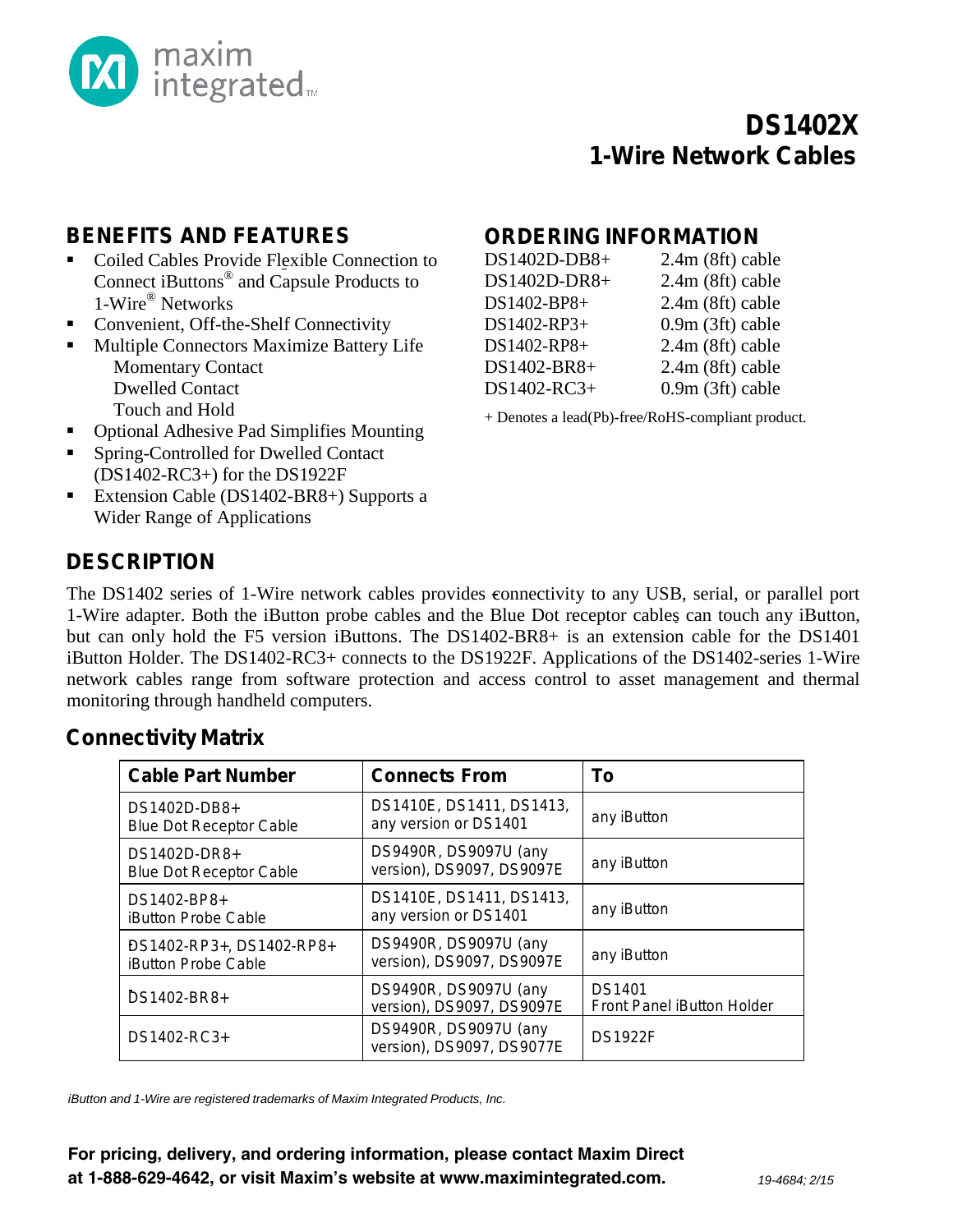# **Blue Dot Receptor Cables**



# **iButton Probe Cables**





# **iButton Holder Cable DS1402-BR8+ DS1402-RC3+**